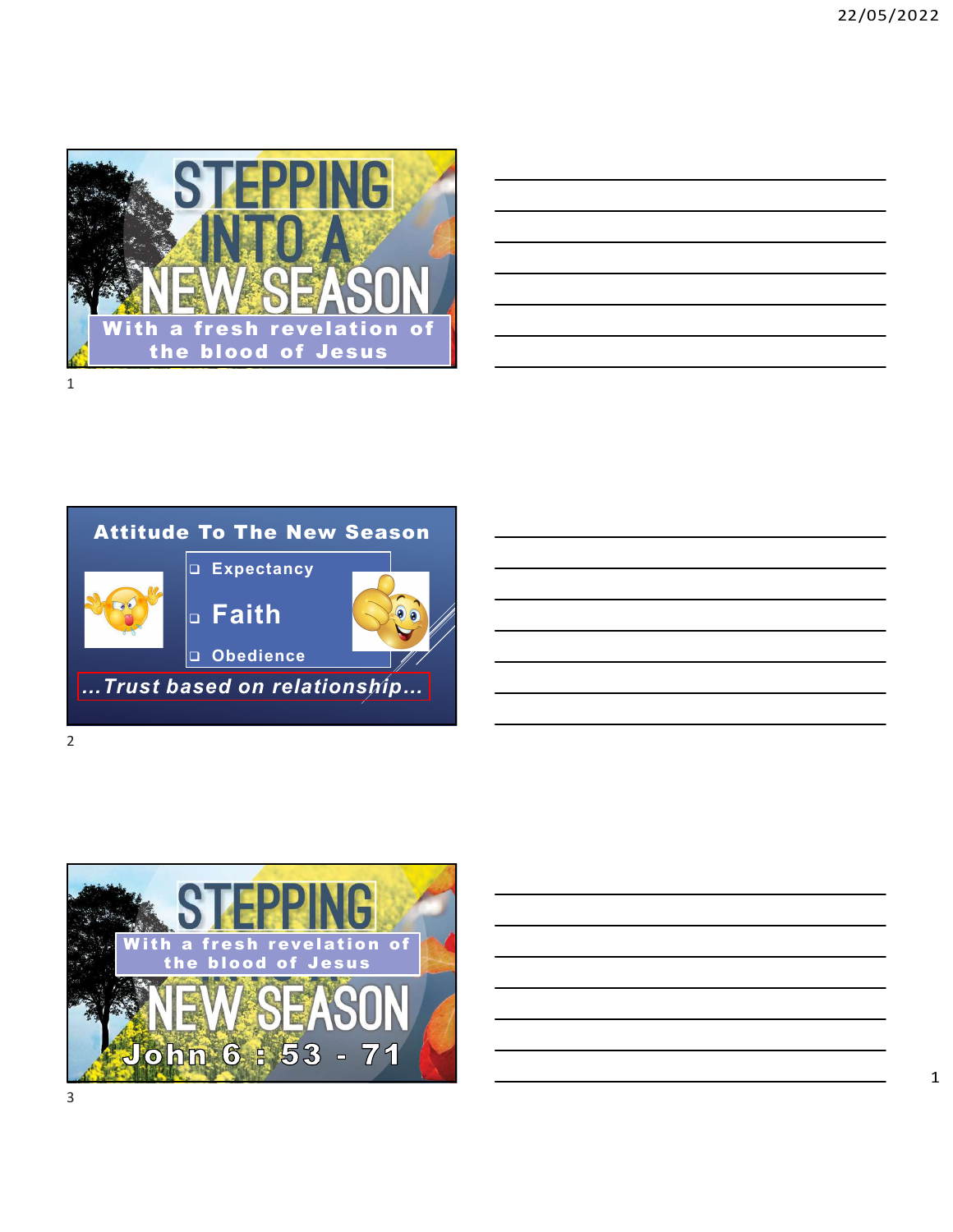mate the Mediator of the New Covenant, and to<br>the blood of sprinkling that speaks better things<br>than that of Abel.<br>The blood of Abel cries for venneance The blood of sprinkling that speaks better things<br>than that of Abel.<br>The blood of Abel cries for vengeance,<br>the blood of Abel cries for vengeance,<br>the blood of Abel cries for vengeance,<br> $\frac{1}{\sqrt{1 + 810000}}$  OF The blood of sprinkling that speaks better things<br>than that of Abel.<br>The blood of Abel cries for vengeance,<br>the blood of Abel cries for vengeance,<br>the blood of Jesus cries for mercy. The blood of Abel cries for vengeance, THE BLOOD OF the blood of Jesus cries for mercy. ...Jesus the Mediator of the New Covenant, and to<br>the blood of sprinkling that speaks better things<br>than that of Abel.<br>The blood of Abel cries for vengeance,<br>THE BLOOD OF<br>The blood of Jesus cries for wengeance,<br>The blood o Mediator of the New Covenant, and to<br>
sprinkling that speaks better things<br>
Meb 12:24<br>
bel cries for mercy,<br>
THE BLOOD OF<br>
SUSS SPEAKS<br>
NESUS SPEAKS<br>
NESUS SPEAKS<br>
NESUS SPEAKS<br>
New creature is its blood..."<br>  $\frac{164 \times 17 \$ 

4





was applied on the top and sides of each door frame as a sign that death had already taken place Ex 12:1-13 bel cries for vengeance,<br>
THE BLOOD OF<br>
sus cries for mercy,<br>
very creature is its blood..."  $\frac{1}{2}$   $\frac{1}{2}$   $\frac{1}{2}$   $\frac{1}{2}$   $\frac{1}{2}$   $\frac{1}{2}$ <br>
On the first Passover - the blood of a lamb<br>
was applied on the top bet crise for vengeance,<br>
THE BLOOD OF<br>
states for mercy,<br>
wery creature is its blood...\*<br>
year of racking the Holies to the Holies to the Holies to the Holies to the Holies to the Holies to the Holies to the Holies the Ho

offer a blood sacrifice to atone for the sins of the people. **Example 16:2** 

 $5<sub>5</sub>$ 

When God cut a covenant treaty with his people at Sinai, We a spinted of the particle and the blood of oxen and the blood of oxen and the blood of the sine of the blood oxerifice to above for the sine of the people.<br>
When God cut a covenant treaty<br>
when God cut a covenant treaty sprinkled half of it on the altar and half on the people of Israel.



Ex 24:6-8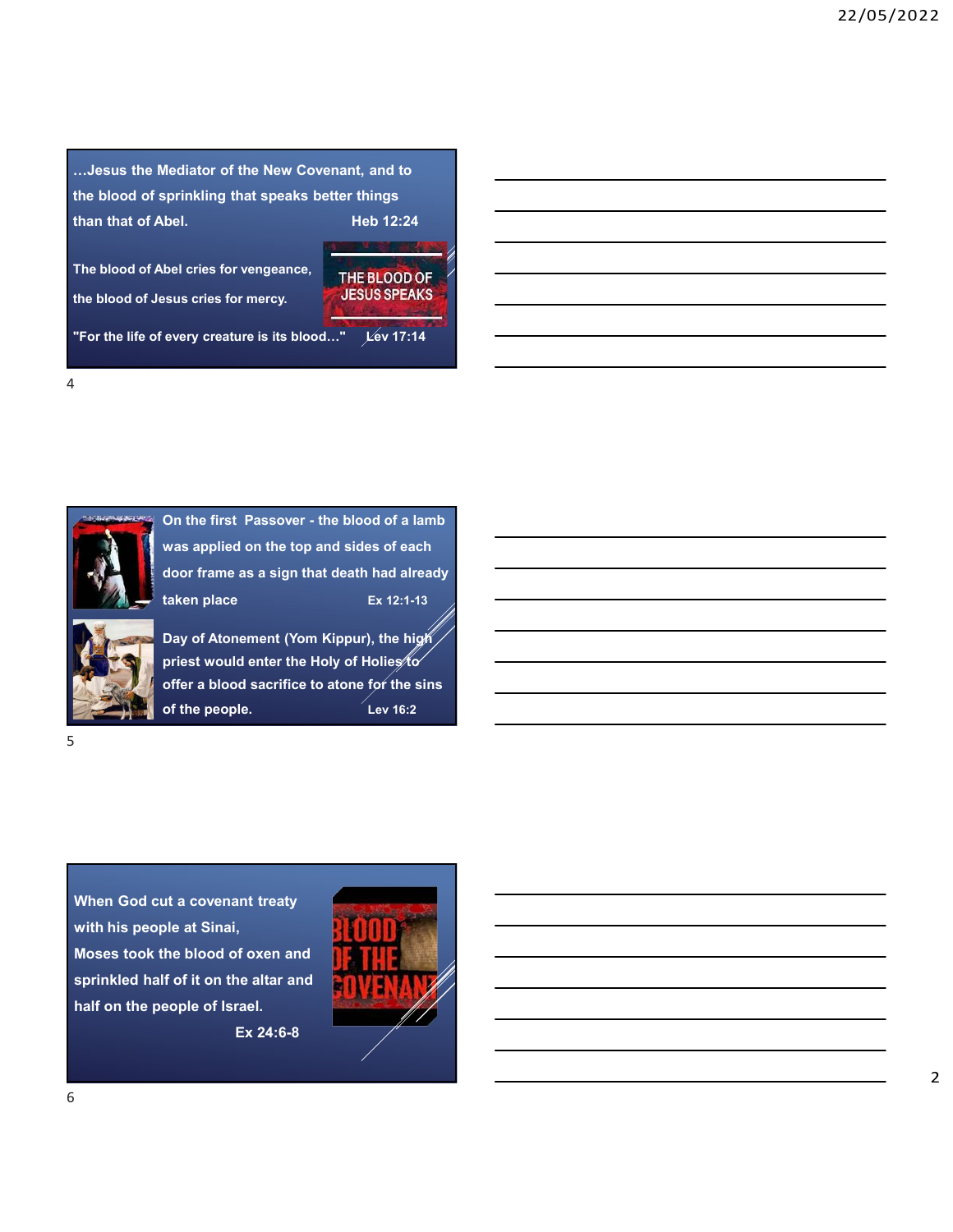



Who has delivered us from the power of darkness, and has translated us into the kingdom of redemption through his blood, even the forgiveness of sins.  $C_0$  $(1:13,14)$ Who has delivered us from the<br>
power of darkness, and has<br>
translated us into the kingdom of<br>
nis dear Son: In whom we have<br>
redemption through his blood<br>
even the forgiveness of sins.<br>
Col<sup>1</sup>1:13,14<br>
Col<sup>1</sup>1:13,14<br>
The Bl Power of darkness, and has<br>
translated us into the kingdom of<br>
inis dear Son: In whom we have<br>
rectemption through his blood<br>
even the forgiveness of sins:<br>
Cgl'1:13,14<br>
The Blood of Jesus Has Power To:<br>
Predeem us - Buy -Francisco us into the kingdom of<br>
Insiders Son: In whom we have<br>
redemption through his blood<br>
even the forgiveness of sing<br>
equals that the conditions of sing<br>
Cgl 1:13,14<br>
Pay our ransom - rescue from slavery<br>
Pay our ra

## The Blood of Jesus Has Power To:

8 and 2010 and 2010 and 2010 and 2010 and 2010 and 2010 and 2010 and 2010 and 2010 and 2010 and 2010 and 2010

- 
- 
- ▶ Wash away our sins
- Forgive us Forgive us FEBLOOD OF
- $\triangleright$  Free and justify us

9